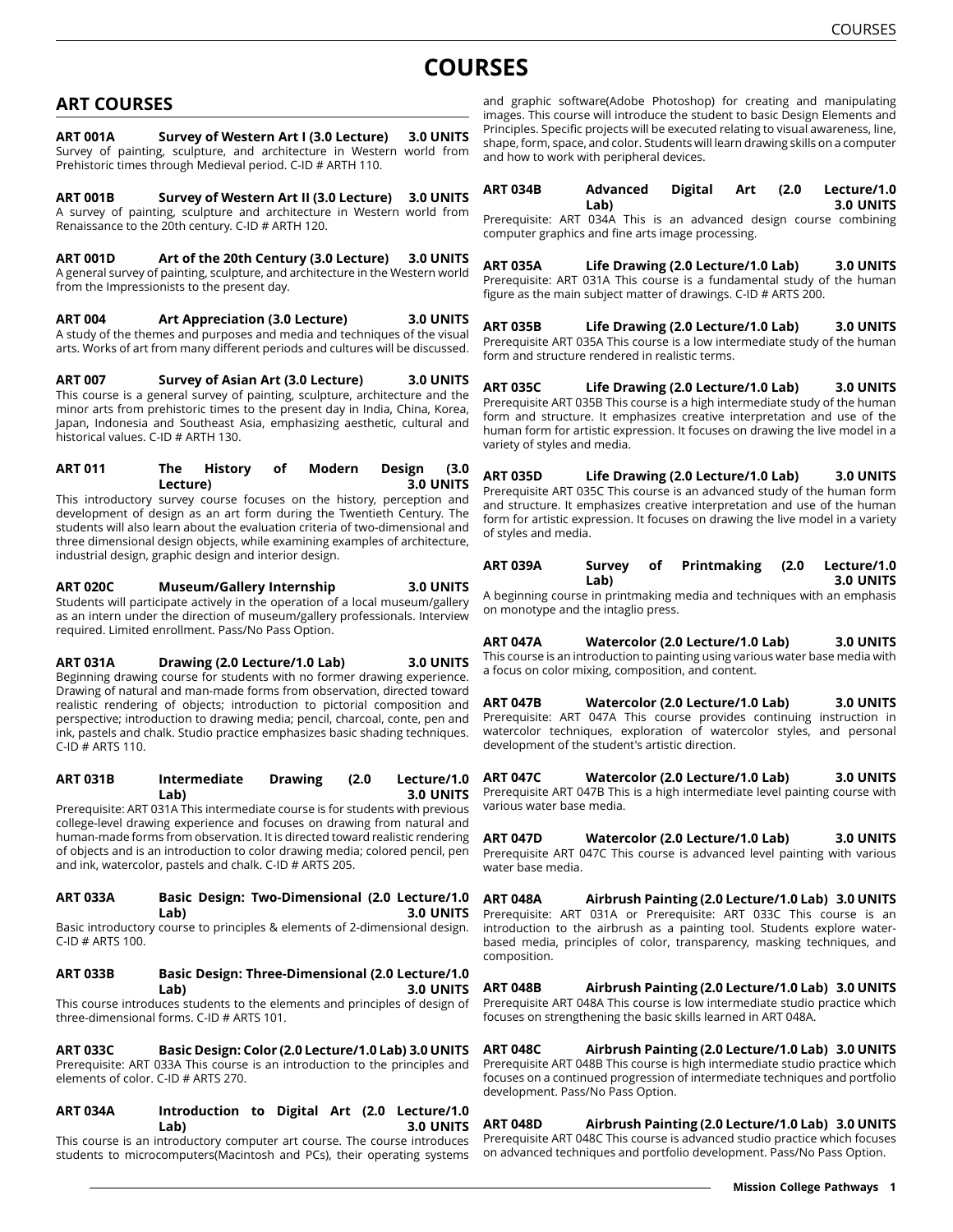## **ART 049A Painting (2.0 Lecture/1.0 Lab) 3.0 UNITS**

Basic introduction to traditional & current painting techniques & media.

**ART 049B Painting (2.0 Lecture/1.0 Lab) 3.0 UNITS** Prerequisite: ART 049A This course is low intermediate studio practice which focuses on strengthening the basic skills learned in ART 049A. Emphasis is placed upon self-expression, composition, and color theory.

**ART 049C Painting (2.0 Lecture/1.0 Lab) 3.0 UNITS** Prerequisite ART 049B This course is high intermediate studio practice which focuses on mixed media, self-expression, composition, and content.

**ART 049D Painting (2.0 Lecture/1.0 Lab) 3.0 UNITS** Prerequisite ART 049C This course is advanced studio practice which focuses on developing individual style and direction in painting.

**ART 065A Ceramics-Handbuilding: Introduction (2.0 Lecture/1.0 Lab) 3.0 UNITS**

Introductory course in ceramics emphasizing hand-building techniques.

**ART 065B Ceramics-Handbuilding: Beginning (2.0 Lecture/1.0 Lab) 3.0 UNITS**

Prerequisite: ART 065A ART 065B is an advanced course in ceramics/handbuilding techniques, firing kilns, clay body construction, and the creation of projects directed toward individualized self-expression.

#### **ART 065C Ceramics-Handbuilding: Intermediate (2.0 Lecture/1.0 Lab) 3.0 UNITS**

Prerequisite ART 065B ART 065C focuses on different aspects of ceramics providing students with supervised participatory experience in which artistic skills are enhanced by repetition and practice.

**ART 065D Ceramics-Handbuilding: Advanced (2.0 Lecture/1.0 Lab) 3.0 UNITS** Prerequisite ART 065C ART 065D focuses on different aspects of ceramics, providing students with supervised participatory experience in which artistic

**ART 067A Ceramics-Potter's Wheel: Introduction (2.0 Lecture/1.0 Lab)** 

skills are enhanced by repetition and practice.

Covers basic skills & techniques using potter's wheel. Pass/No Pass Option.

**ART 067B Ceramics-Potter's Wheel: Beginning (2.0 Lecture/1.0 Lab) 3.0 UNITS** Prerequisite: ART 067A This is an advanced course on the potter's wheel

directed toward refinement of throwing skills and ceramic design.

**ART 067C Ceramics-Potter's Wheel: Intermediate (2.0**  $Leture/1.0 Lab$ Prerequisite: ART 067B This course focuses on advanced aspects of working with the potter's wheel.

**ART 067D Ceramics-Potter's Wheel: Advanced (2.0 Lecture/1.0 Lab) 3.0 UNITS**

Focus on advanced aspects of working with potter's wheel. Pass/No Pass Option.

**ART 075A Metalsmithing (2.0 Lecture/1.0 Lab) 3.0 UNITS** Advisory ART 033A and/or Advisory ART 033B This course is an introduction to the elements of design and metalsmith techniques.

**ART 075B Metalsmithing (2.0 Lecture/1.0 Lab) 3.0 UNITS** Prerequisite: ART 075A This course continues to apply the elements of design to metal and introduces new metalsmith techniques.

**ART 075C Metalsmithing (2.0 Lecture/1.0 Lab) 3.0 UNITS** Prerequisite ART 075B This is an advanced course in metalsmithing that provides students with an opportunity to build on skills learned in previous course levels and explore new techniques. Topics may include advanced techniques in jewelry casting, metal sculpture construction, and color on metal.

## **ART 075D Metalsmithing (2.0 Lecture/1.0 Lab) 3.0 UNITS**

Prerequisite ART 075C This is an advanced course in metalsmithing which focuses on different aspects of course content from previous levels. Students are provided withsupervised participatory experience.

### **ART 078A Furniture Design and Woodworking: Introduction (2.0 Lecture/1.0 Lab) 3.0 UNITS**

Advisory: ART 033B ART 078A develops basic, introductory technical skills in furniture design, construction and finishing. The emphasis is on individual design and innovative use of materials in the construction.

#### **ART 078B Furniture Design and Woodworking: Beginning (2.0 Lecture/1.0 Lab) 3.0 UNITS**

Prerequisite: ART 078A ART 078B introduces beginning to low-intermediate techniques and design skills in furniture construction. The students develop individual and/or group projects under the direction of the instructor, focusing on special aspects of furniture and woodworking.

**ART 078C Furniture Design and Woodworking: Intermediate (2.0 Lecture/1.0 Lab) 3.0 UNITS**

Prerequisite: ART 078B ART 078C is an intermediate-to-advanced level course in woodworking and furniture design which involves furniture construction techniques and equipment not covered in previous levels. Topics include advanced cabinetry techniques and complex joinery.

**ART 078D Furniture Design and Woodworking: Advanced (2.0 Lecture/1.0 Lab) 3.0 UNITS** Prerequisite: ART 078C ART 078D is an advanced course in woodworking and furniture design. Fourth in the series, this course allows students to work independently to continue to refine previously mastered design and technical

| ART 085A | Sculpture: | <b>Introduction</b> | (2.0) | Lecture/1.0      |
|----------|------------|---------------------|-------|------------------|
|          | Lab)       |                     |       | <b>3.0 UNITS</b> |

skills, and to prepare for careers in the industry.

Advisory: ART 031A, ART 033B ART 085A is an introductory course in sculpture emphasizing individual expression. Subtractive, additive and fabrication techniques including modeling, casting and carving are covered. Utilizing clay, wood, plaster and metal in construction are covered as well.

| ART 085B | Sculpture: | <b>Beginning</b> | (2.0) | Lecture/1.0 |
|----------|------------|------------------|-------|-------------|
|          | Lab)       |                  |       | 3.0 UNITS   |

Prerequisite: ART 085A ART 085B builds on skills and concepts learned in ART 085A, and introduces new techniques. Students explore the development of a personal style of sculpture design.

| <b>ART 085C</b> | Sculpture: | Intermediate | (2.0) | Lecture/1.0      |
|-----------------|------------|--------------|-------|------------------|
|                 | Lab)       |              |       | <b>3.0 UNITS</b> |

Prerequisite ART 085B This is an advanced sculpture course which provides students with an opportunity to build on previous experience and explore new techniques. It focuses on different aspects of course content with supervised participatory experience.

| ART 085D | Sculpture: | Advanced | (2.0) | Lecture/1.0      |
|----------|------------|----------|-------|------------------|
|          | Lab)       |          |       | <b>3.0 UNITS</b> |

Prerequisite ART 085C This is an advanced course which focuses on different aspects of sculpture with supervised participatory experience.

| ART 088A                                                                 | Metal Sculpture Casting: Introduction (2.0) |  |  |                  |
|--------------------------------------------------------------------------|---------------------------------------------|--|--|------------------|
|                                                                          | Lecture/1.0 Lab)                            |  |  | <b>3.0 UNITS</b> |
| Advisory: ART 085A or ART 033B This is a basic course in metal sculpture |                                             |  |  |                  |

casting.

**ART 088B Metal Sculpture Casting: Beginning (2.0 Lecture/1.0 Lab) 3.0 UNITS**

Prerequisite: ART 088A This course is a study of the metal casting process which introduces new techniques and skill-building assignments, as well as development of a personal form.

## **ART 088C Metal Sculpture Casting: Intermediate (2.0 Lecture/1.0 Lab) 3.0 UNITS**

Prerequisite ART 088B This course covers different aspects of metal sculpture casting along with supervised participatory experience.